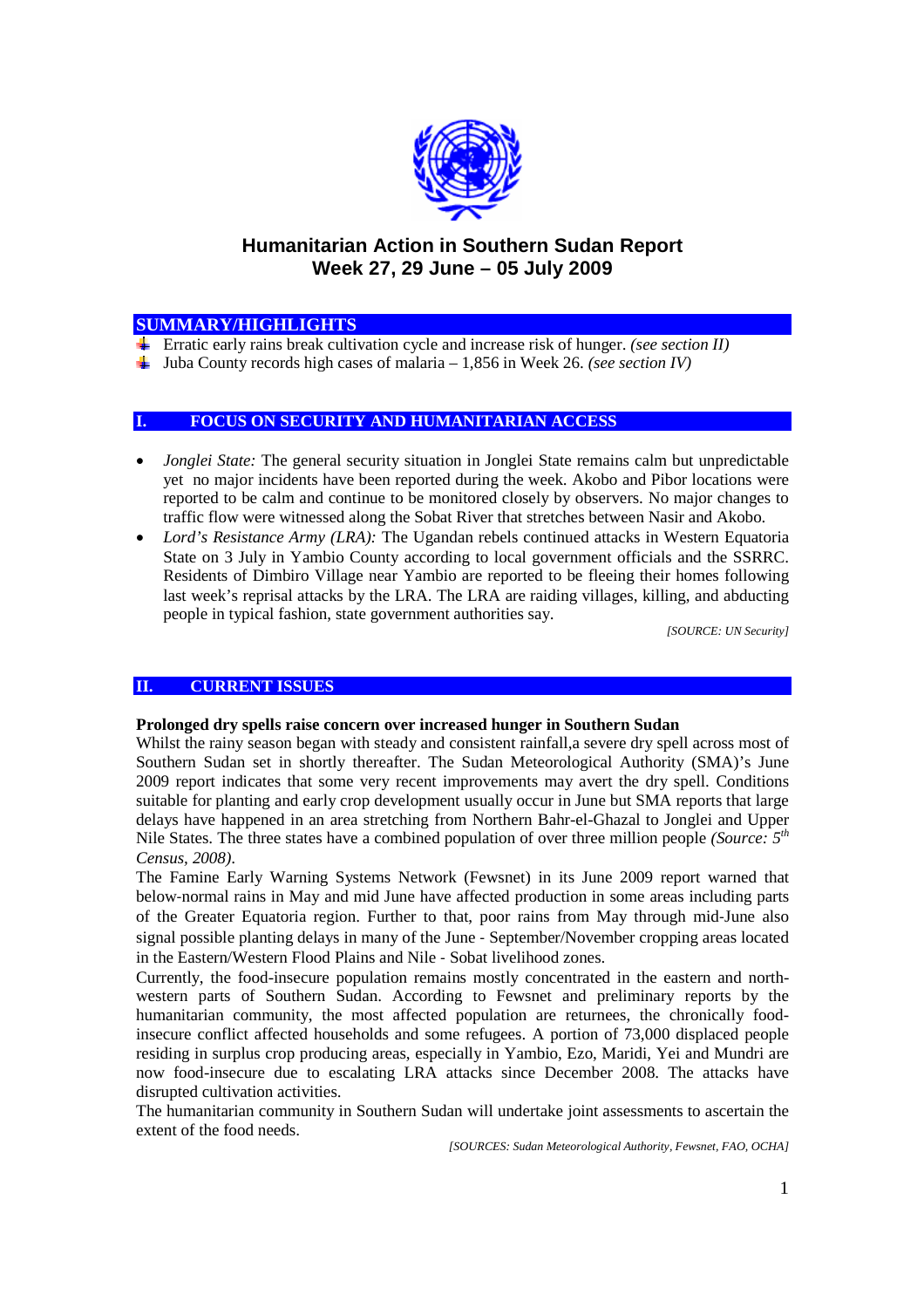### **III. POPULATION MOVEMENTS**

### **Returns & Reintegration**

 State authorities in Northern Bahr el Ghazal have announced that the movement of state organised returnees has been put on hold until October 2009 following budgetary constraints to transport some 98,000 returnees currently residing in Khartoum.

*[SOURCE: WFP]*

### **IV. SITUATION, NEEDS AND RESPONSE BY SECTOR**

### **Common Services and Coordination**

 UNOCHA in collaboration with OXFAM conducted the fifth disaster management and contingency planning workshop in Central Equatoria State between  $1^{st}$  -  $2^{nd}$  July 2009 in Juba. Other state contingency planning workshops were conducted in Warrap, Unity, Upper Nile and NBeG states.

*[SOURCE: OCHA]*

### **Disease Outbreaks**

- *Acute Watery Diarrhoea (AWD)*: During Week 26, Aweil Center reported 402 cases of acute watery diarrhoea. One case of cholera was confirmed through SMART Test from a line-list of 60 suspected cholera cases. Cumulative cases for AWD in 2009 are 21,581 while those for confirmed cholera are 235.
- *Acute Jaundice Syndrome (AJS)*: 5 cases were reported in Torit, Eastern Equaroria State.
- *Meningitits:* Cases reduced to 3 in Week 26 from 6 cases during the previous week. The cases were also reported in Torit among children under five. Cumulative cases now stand at 204.
- *Measles:* One case of an adult was reported from Nagero, Western Equatoria State.
- *Malaria:* High cases of malaria especially in Juba (CES) 1,856 were reported. The cumulative total as at Week 26 is 74,425.
- Cholera and malaria cases are feared to increase with the current onset of the rainy season.

#### **Morbidity Data for Week 22 – Week 26 (AWD, Malaria, Cholera & Meningitis)**



*<sup>[</sup>SOURCE: Ministry of Health - GoSS]*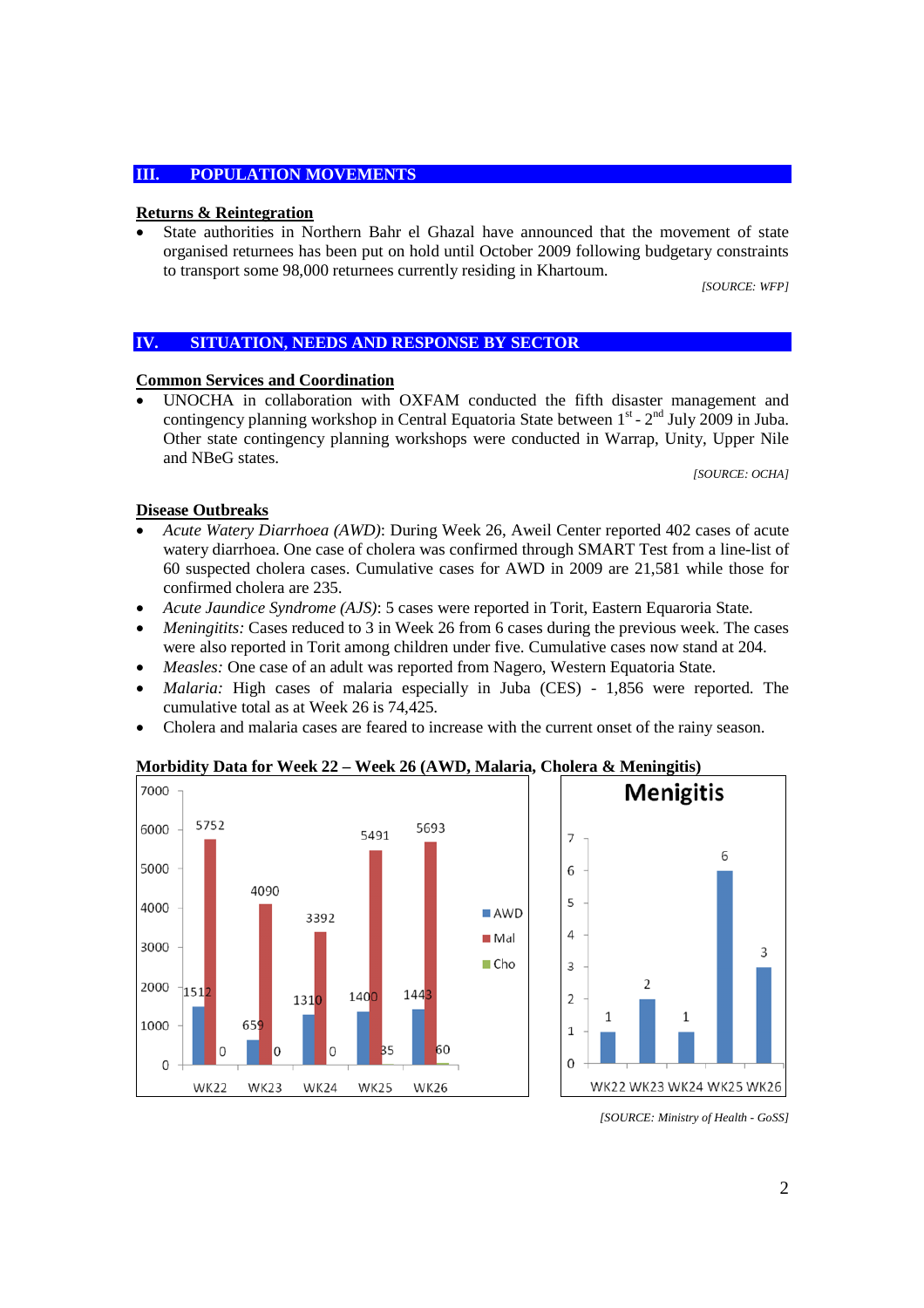# **Health**

 Critical routine immunization supplies (vaccines and accessories) were delivered by UNICEF to State Ministries of Health in Central Equatoria and Western Equatoria State. The vaccines are expected to protect close to 4,530 children under the age of one and pregnant women against deadly vaccine preventable diseases like measles, whooping cough, neonatal tetanus, tuberculosis and diphtheria,

*[SOURCE: UNICEF]*

# **Nutrition**

 200 cartons of plumpy nut were provided to treat 315 malnourished children under the age of five for three months at Baleit and Ulang Therapeutic Feeding Centers through the state MoH*,* in Upper Nile State*.*

*[SOURCES: UNICEF]*

# **Food Aid**

- Up to 104,334 beneficiaries in Southern Sudan were assisted with 959MT of food by WFP and its partners during the reporting week. Of the beneficiaries, 45% were received 266MT of food under the Food for Education programme.
- A total of 205.5MT of food have been dispatched by both UNHAS and UNMIS flights to Akobo, Jonglei State beginning 01 July. This constitutes 72% of the total requirement of 285MT. The airlifting of food to Akobo was an alternative way to deliver food to Akobo following the attack on a WFP convoy of barges carrying food aid along the Sobat River in Nasir on 12 June.

*[SOURCE: WFP]*

# **Non-Food Items (NFIs) & Emergency Shelter**

- *Jonglei State:* Inter-agency verification of conflict-related IDPs and returnees in Waat, Nyirol County and Walgak and Akobo West County has been conducted. Up to 1,179 NFI kits from UNICEF and IOM are on the ground for distribution in Akobo West. On 27 June, 826 NFI kits were distributed to IDPs in Nyirol and Waat.
- *Warrap State:* To assist 2,300 flood-affected individuals (766 households) in Tonj North, IOM will provide essential items for the affected populations to be distributed by WVI.
- An initial inter-agency assessment following flood-related displacements found 3,710 individuals (approx. 614 HH) in Tonj South and 482 individuals (81HH) in Tonj town in need of NFI kits. However, as IDPs are returning to their homes, requirements for NFIs will have to be re-confirmed. WVI is on the ground for re-assessment for NFIs. Upon the completion of the assessment, IOM will dispatch NFI kits.
- *Central Equatoria State:* UNICEF has dispatched 355 NFI kits for Medair to distribute to IDPs who have been displaced in Jabel Lado, following LRA-related clashes.
- Further information on the NFI & ES Sector can be obtained by visiting UNJLC's website at www.unjlc.org/sudan or by e-mailing sudan.juba@unjlc.org.

*[SOURCES: UNJLC, UNICEF]*

### **Water and Sanitation**

- As a part of the cholera prevention activities at the start of the rainy season, UNICEF supported its partner NGO Caritas with 140 boxes of PUR (water purification tablets) to scale up the hygiene promotion in five bomas of Parajok Payam, Magwi County, Eastern Equatorial State. This will improve access to safe drinking water for 600 households for an additional one month.
- UNICEF supported the rehabilitation of five hand pumps three in Aweil West, and two in Aweil East County, thereby increasing access to safe drinking water for 2,500 people in Northern Bahr el Ghazal State.

*[SOURCE: UNICEF]*